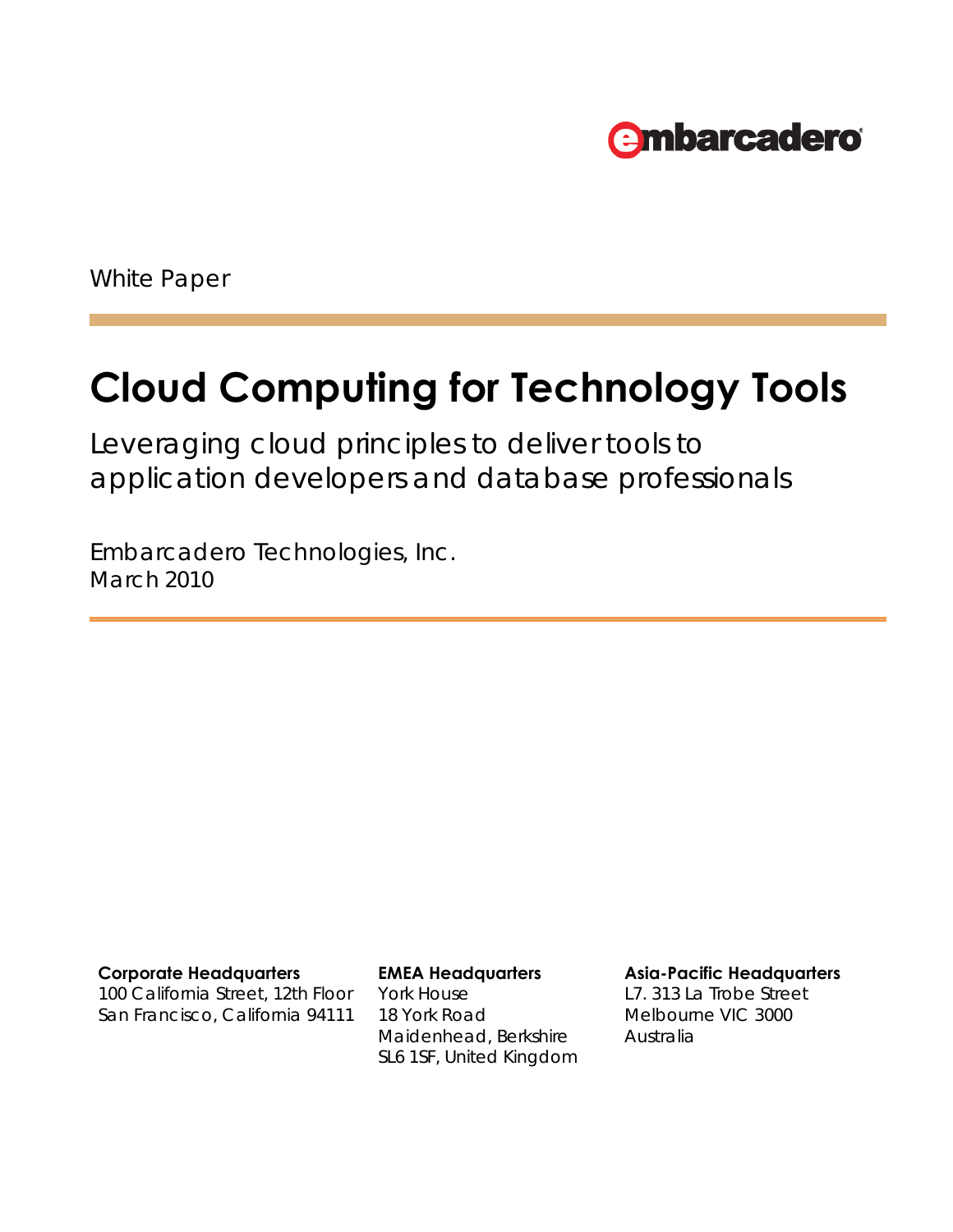### **INTRODUCTION**

Today, most sizable IT organizations have hundreds, if not thousands, of licenses for software tools that are critical for building and running the databases and applications that power their business. Managing these tools and their associated licenses, including deploying, provisioning, and updating them, is time-consuming and incurs many hidden costs. There are also real productivity costs when IT professionals can't readily access the tools they need at the right time. On the other hand, putting a bunch of tools on a server with no management, provisioning or usage tracking capabilities around them can come at an even higher cost. So then, where should IT professionals or anyone else responsible for setting up and managing a tools infrastructure look for answers? The latest phenomenon sweeping the IT landscape – cloud computing – may hold the most promise to overcome this issue.

The reduced complexity, lower costs and improved scalability afforded by enterprise clouds are growing in appeal to many IT organizations. What many people fail to realize is that cloud-derived advantages such as on-demand access, shared pools and rapid provisioning are not limited to running their databases and applications. These same benefits can also be extended to help them reduce the costs and complexities of managing the myriad software tools they use to design, build and manage their systems. By employing cloud principles to set up a private cloud infrastructure for tools – a tool cloud, if you will – complete with application virtualization capabilities, organizations can centrally provision and manage licenses across their enterprise.

The emerging tool cloud approach can give IT groups within an enterprise instant access to many of the tools they need to solve critical tasks, both improving their productivity and reducing tooling costs by allowing software to be shared.

### **A BIRD'S EYE VIEW OF CLOUD COMPUTING**

Before diving into the specifics of a tool cloud, we need to first define cloud computing and identify key attributes that characterize classic cloud computing versus a tool cloud. While a tool cloud bears some similarities to cloud computing and is able to address the issues mentioned above, it is important to note that it does not meet the common definition of cloud computing today. The National Institute of Standards and Technology (NIST) defines cloud computing as "a model for enabling convenient, ondemand network access to a shared pool of configurable computing resources (e.g., networks, servers, storage, applications, and services) that can be rapidly provisioned and released with minimal management effort or service provider interaction"1.

 $\overline{a}$ 

<sup>1</sup> The NIST Definition of Cloud Computing

Authors: Peter Mell and Tim Grance

Version 15, 10-7-09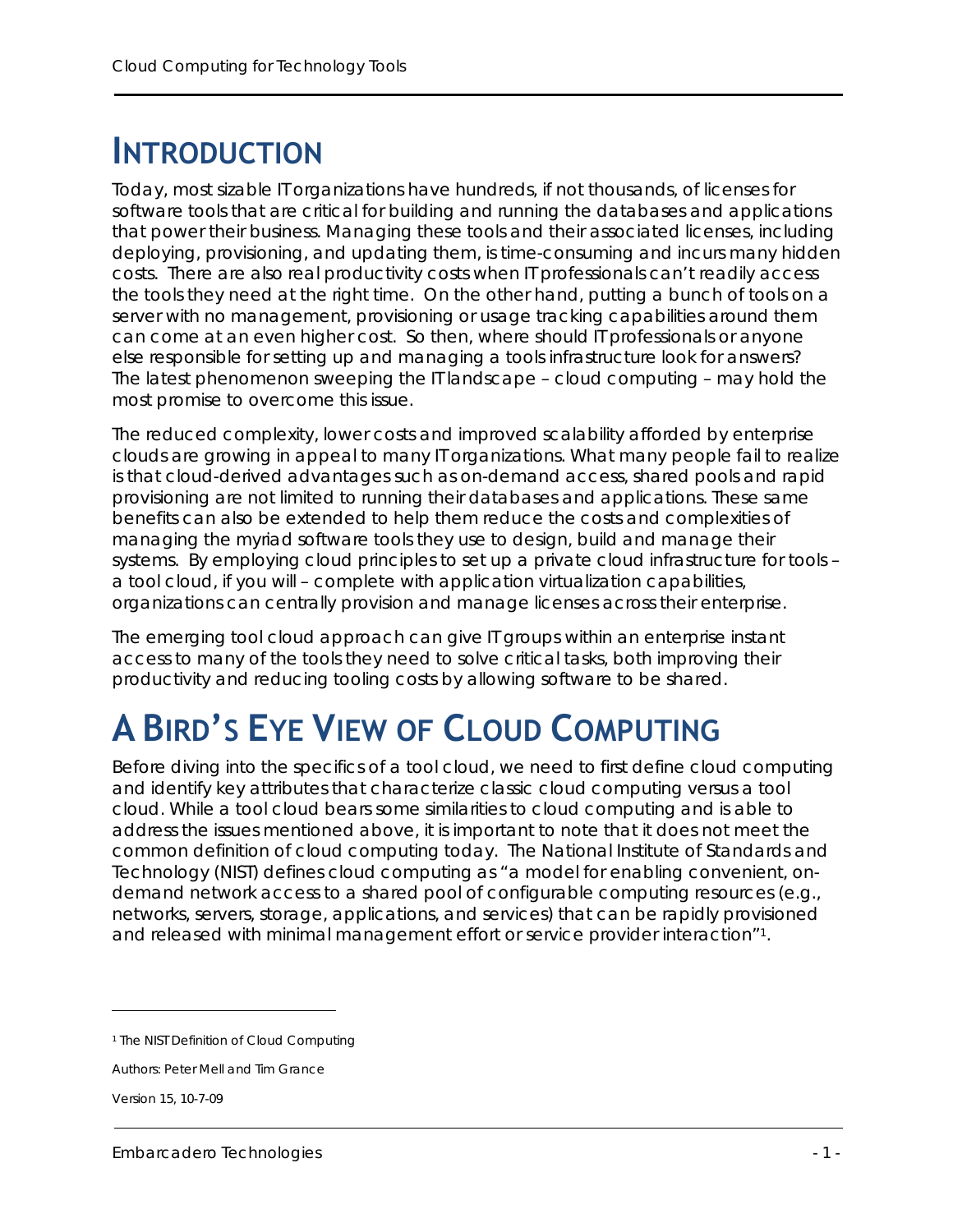Here are a few important characteristics of cloud computing that carry through to the tool cloud concept:

- **On-demand self-service:** The user can automatically provision resources such as server time and network storage without human intervention.
- **Broad network access:** Capabilities are available through standard forms of network access using heterogeneous thick or thin clients.
- **Rapid elasticity:** Fast and automatic provisioning for scalability, often with the appearance of unlimited resources.
- **Measured service:** Metering capability based on type of service such as storage, processing, band width, and user accounts where usage can be monitored, controlled and reported on.
- **Resource pooling:** Location independent computing resources are pooled or shared via a multi-tenant model where physical and virtual resources can be dynamically assigned.
- **Virtualization:** Cloud computing typically utilizes virtualization as a means for rapid computing resource creation and reallocation.

Clouds are also commonly described as having different service models. This means there are different cloud capabilities provided to users. The three most common service models implemented today are:

- **SaaS (Software-as-a-Service):** This model is also known as Web applications. The application runs on a provider's cloud infrastructure and is accessible through a Web browser. The user does not manage or control the underlying network, servers, storage or application features. Examples include Salesforce.com, Flickr, Gmail and Facebook.
- **PaaS (Platform-as-a-Service):** The user has access to abstracted middleware infrastructure. The user can deploy their own created application in the cloud using the provider's programming languages and tools. The user does not manage or control the underlying network, servers, storage or application features. Examples include Google Apps and Force.com.
- **IaaS (Infrastructure-as-a-Service):** The user is able to provision on-demand CPU, storage, networks, and other computing resources from a provider. They are able to deploy and run arbitrary software, which can include operating systems and applications. The user does not manage or control the underlying cloud infrastructure, but has control over operating systems, storage, deployed applications, and possibly limited control of select networking components (e.g. host firewalls). Examples include Amazon EC2, Amazon S3 and Akamai.

### **HOW TOOL CLOUD FITS WITH CLOUD COMPUTING**

A tool cloud is an emerging model for delivering software tools to users within a company. It incorporates cloud characteristics, like on-demand self service, rapid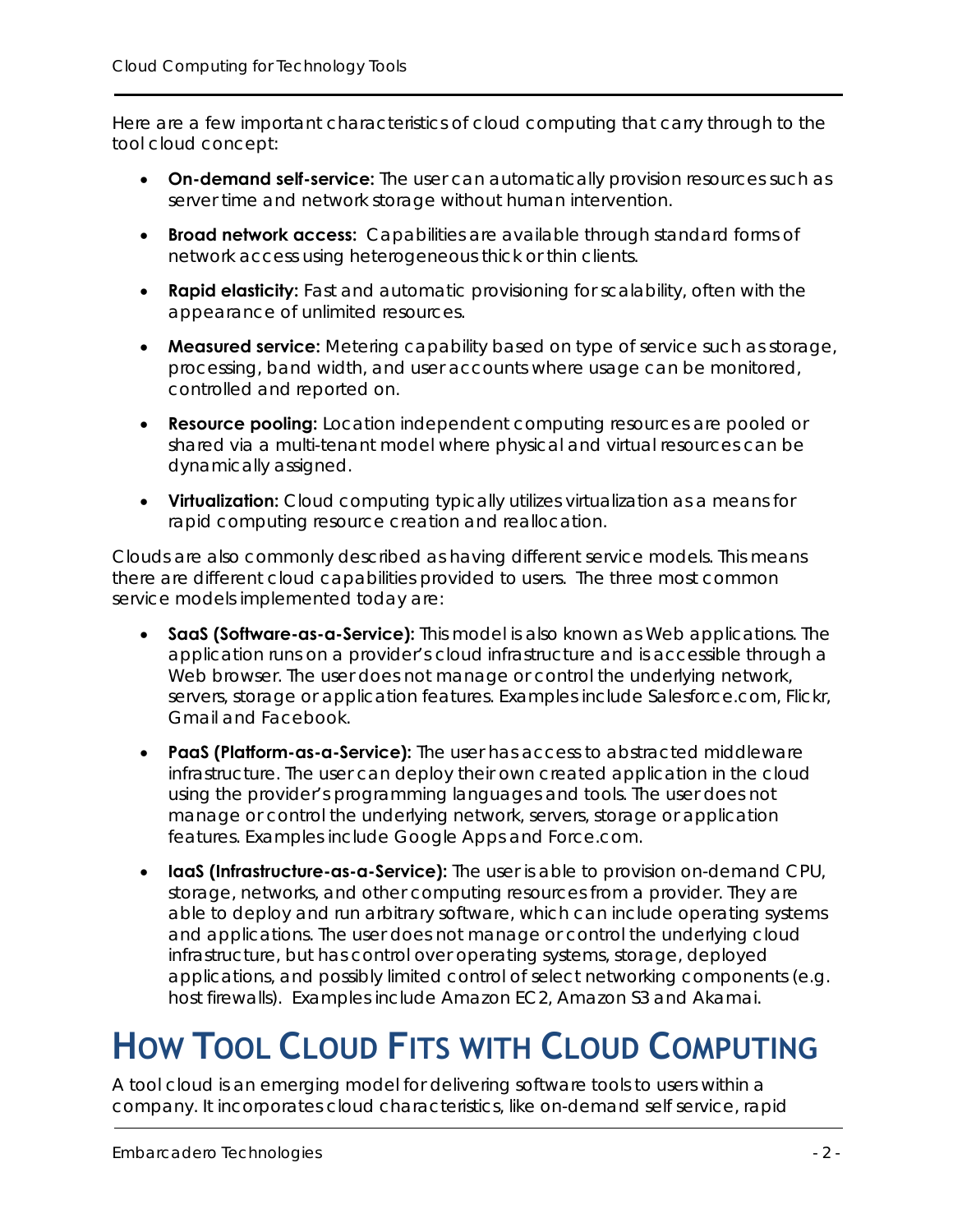elasticity, and virtualization. By design, a tool cloud brings many of the benefits of cloud computing to users of application development and database tools.

And, while strictly speaking, a tool cloud cannot be categorized into any one service model, it does draw on several elements from both the SaaS and IaaS models. It gives users a view into the cloud via a Web application that shows the tools available to them based on criteria such as user ID, role or access privileges. The user can then select the tools they would like to provision and run without having to worry about software installation or licensing issues.

### **WHY ENTERPRISES WOULD WANT TO USE A TOOL CLOUD**

IT executives are struggling with the pressure to reduce tool acquisition and maintenance costs, standardize and simplify across projects, and reduce the number of vendors – or simply put, reduce tool management costs and procurement complexity. So how can a tool cloud help with these corporate directives and what benefits can you expect to realize when adopting such a strategy for your organization?

First, a tool cloud can simplify license management by putting the IT manager in control of license inventory and allocation; centrally, on premises. It provides easy control over who has access to the tools, with complete visibility into usage, including reporting. A tool cloud can also provide centralized deployment of new versions of tools to an entire user base.

A well architected tool cloud also supports automatic downloads of new versions of software from a vendor's site as they are available. Users can easily switch between old and new versions without concern over conflicts due to installation, setup, or licensing issues.

Actually, the tool cloud approach makes licensing seamless for the end user, and greatly eases deployment and licensing complexities. It can help optimize license configurations and purchases and help prevent over-buying. Because of the tool cloud's an on-demand capabilities, it is easier to react to changing tooling needs. Finally, a tool cloud can help ensure compliance by enforcing licensing policies centrally from one location, and providing reporting tools for audits.

## **REASONS TO STICK WITH A TRADITIONAL MODEL**

Believe it or not, there may be good reasons to stick with a traditional model. It is practically impossible to find a "one size fits all" solution in software that really is just that. Every opportunity has its own characteristics, parameters, boundaries and intricacies that differentiate it from other situations that may appear similar at first glance. Hence, every solution when implemented in software tends to satisfy the requirements of the specific opportunity, but will likely not be as useful in other situations, even if they appear similar. For example, both large enterprises and small-to-medium sized businesses typically use some form of ERP system, but their ERP requirements are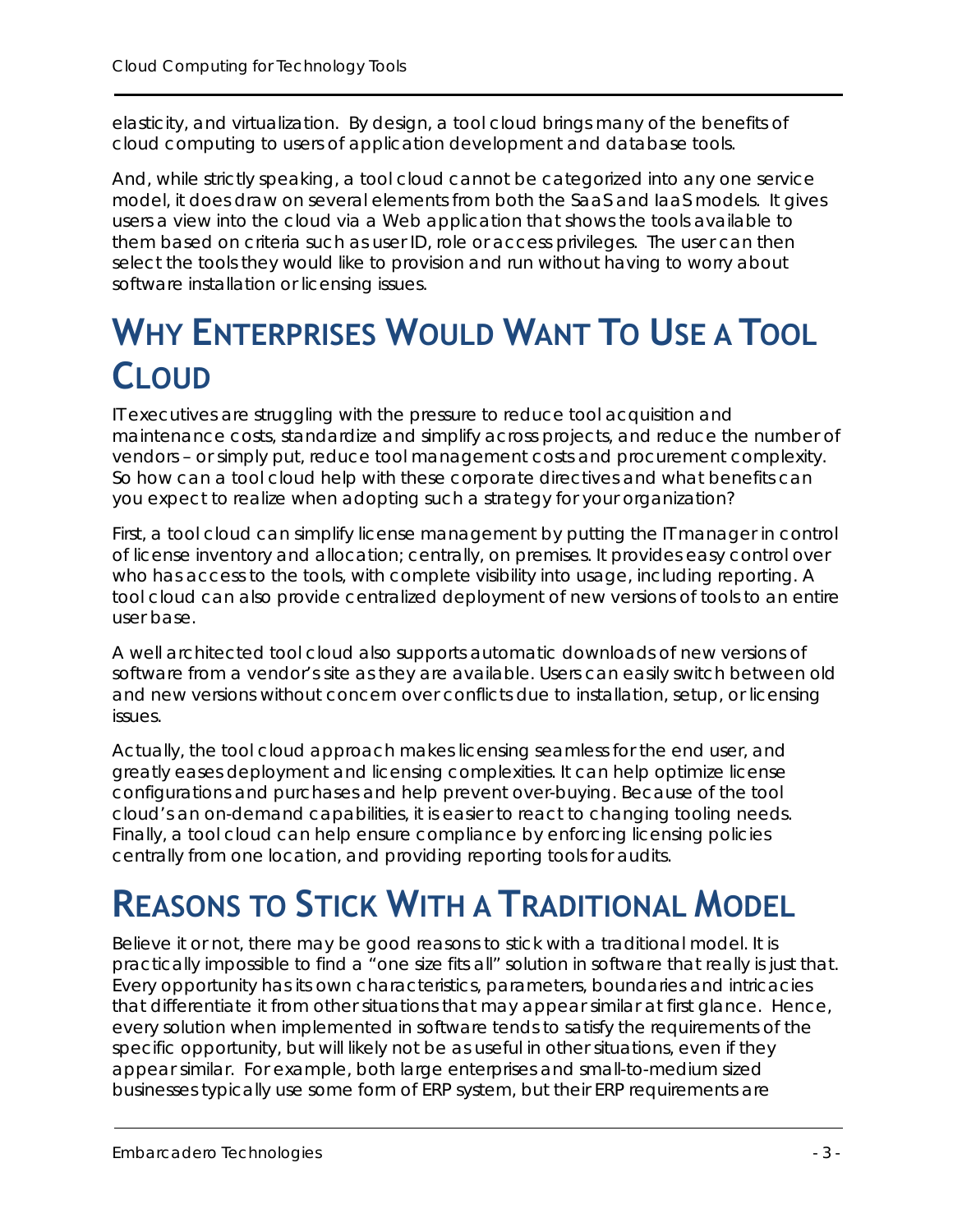dramatically different. That is why companies like SAP and Oracle offer both full-blown expensive ERP systems and scaled-down, cheaper versions. As well, SaaS ERP applications may not always be a fit for a company; both on-premise and SaaS fit various needs and requirements.

Such is the case with tool clouds. It might seem that if tool clouds are such a great idea, why not use them everywhere to replace more traditional models and technologies for provisioning and managing tools and the associated licenses? The short answer is – surprise – they are not a great fit for every situation. Here are a few scenarios and factors where a more traditional approach may actually be the better way to go:

Users who are more disconnected than connected: While a tool cloud would support the concept of "license borrowing" to accommodate users who are occasionally disconnected, say for a period of a few weeks, or who just connect several times a year, it requires some additional administration to set this up. For users who are disconnected for extended periods of time or frequently, it would require more administration to manage this capability than it might be worth.

Security policies and disconnected servers: Companies whose servers are not connected to the Internet or whose security policies do not allow software to be downloaded from external sites, would not benefit from automatic product and license updates from the tool cloud vendor's site.

User flexibility versus operational efficiency: In some situations, users may require (or demand) greater flexibility and more ownership of the software and licenses they use. In this case, users may not favor giving up control of the software and licenses to a centralized administration model as they may perceive this as limiting their flexibility to install, configure and manage the software on their own machines as needed. Although, on the flip side, one of the key characteristics of cloud computing is ondemand self-service which should help address this concern.

Some administration required: There is some work required to install and administer a central tool cloud server on your premises. In many cases, the time and effort it takes to administer the tool cloud software will be less than the time it would take to administer the software and licenses on each user's desktop. However, this will vary from organization to organization. Factors such as the number of users, the availability of IT staff to take on the additional administration tasks, and an IT department's approach to centralized or decentralized asset management are just a few things that require consideration.

Truth in numbers: The truth is that using a tool cloud may be overkill for small teams. While there are no exact measurements to suggest that teams under a certain size should remain with traditional models, and teams over a certain size would benefit by moving to a tool cloud model, it is fairly intuitive that there is a point of inflection somewhere in this equation. The reality is that this will depend on each company's specific situation and factors such as the number of users, location and proximity of those users, available administration resources, the amount of time available to allocate for each user to administer their own machine versus providing central administration, and so on.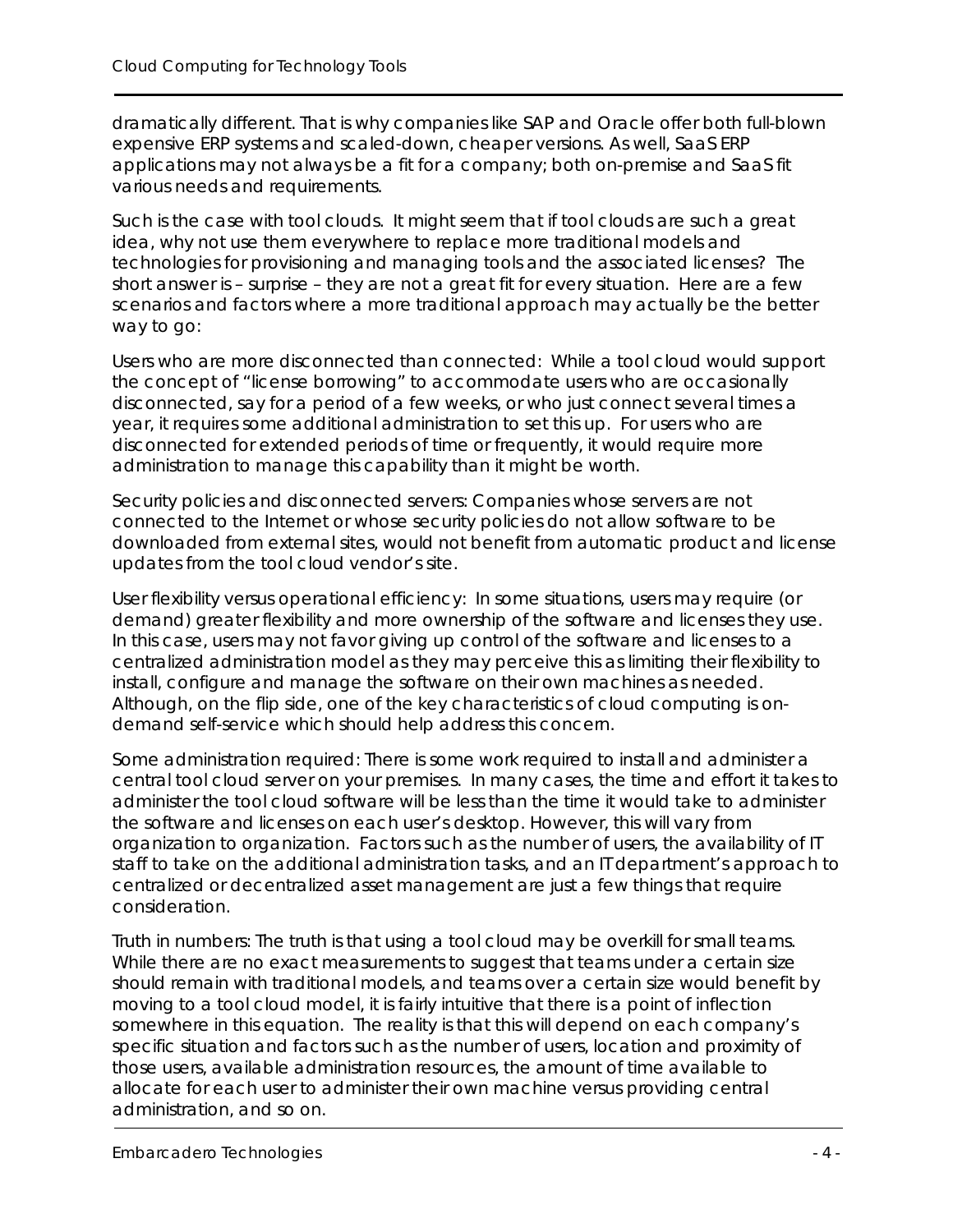### **CONSIDERATIONS FOR DEPLOYING A TOOL CLOUD**

The goal of a tool cloud is to minimize or even eliminate common areas of pain felt by nearly every IT organization that has responsibility for acquiring, provisioning and managing the application development and database tools used within their company. Roughly speaking, these issues fall into one of three categories – tool acquisition, tool deployment, and license management. Here are several questions you can ask yourself to see if your organization is faced with any of these issues and could therefore benefit from a tool cloud implementation

#### **LICENSE MANAGEMENT**

- Does your team spend a lot of time manually tracking tool licenses, often times via spreadsheets?
- Has your team ever been caught off guard, scrambling around to find out who has what license for compliance audits?
- Have you ever received a large, unexpected expense due to vendor true-ups?
- Does your IT department manage desktops? How long does it take to get a new tool licensed and installed?
- Do you often need to move licenses between team members, projects, or machines? If so, how do you deal with the re-issuance and tracking of licenses?
- Do you have consultants on your projects that need access to software for limited durations?

### **TOOL DEPLOYMENT**

- How does your team or IT department deploy new versions of software to make sure they meet corporate desktop standards and don't conflict with other applications? Does this involve packaging, testing, and deploying new versions? Or are end users responsible for managing their own software, and for taking the time to do installs and uninstalls?
- Is your team able to get a new release of our software quickly, when they need them? How long does that typically take?
- How much time does your team spend rolling back and forth between versions, uninstalling and re-installing?
- Do you have various versions of databases running, and find you need to use older tool versions to support them, along with the new versions?
- Do some tools and applications conflict with or even break existing desktop software? Are problems caused by the fact that multiple versions of a tool cannot coexist on the same machine?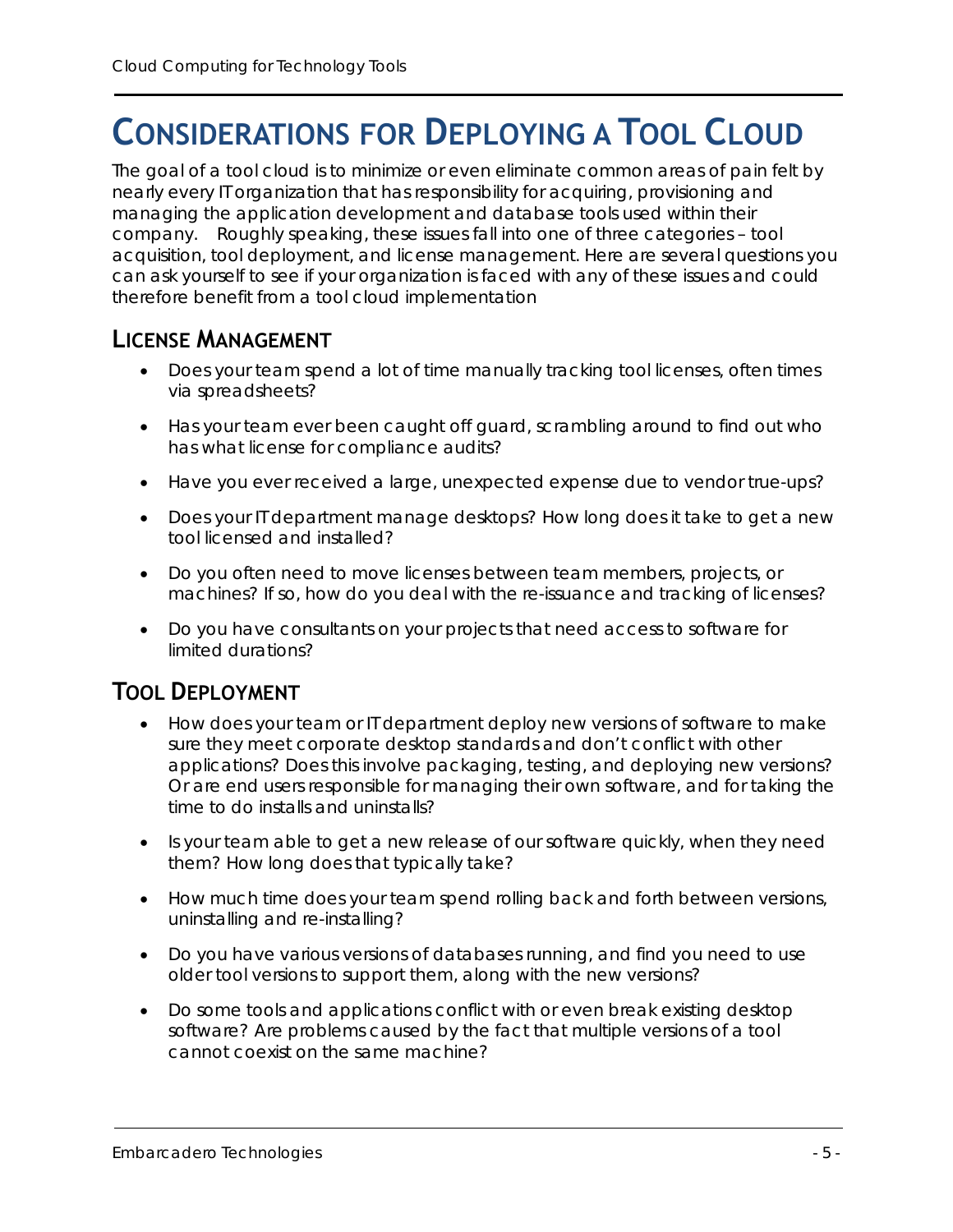### **TOOL ACQUISITION**

- How long does it take to get different tools for different projects when they are needed? Does it take a long time and require additional budget approval cycles for each new tool?
- Is it difficult to get new tools because your company/IT is reluctant to deal with too many vendors, because of vendor management costs? Are you being asked to reduce the number of vendors?
- Is it difficult to get enough value out of infrequently used tools to justify owning them?

By employing cloud principles to set up a private cloud infrastructure complete with application virtualization capabilities, organizations can centrally deploy tools and manage licenses across their teams. This brings benefits to the technologists who get instant access to the many tools they need to solve critical tasks, while reducing costs and improving productivity of IT organizations.

Cloud computing is gaining widespread adoption among small and large organizations, and we're just beginning to see the possibilities of how and where the principles associated with cloud computing can be leveraged to solve problems beyond application delivery and data storage. The tool cloud is an emerging application that falls within these concepts and technologies – an important one that can potentially change the way tools are acquired, provisioned and managed.

### **EMBARCADERO TOOLCLOUD**

Embarcadero® ToolCloud™ centrally provisions and manages Embarcadero's leading database management and application development tools. It solves these tool management challenges with technology that combines cloud computing principles *on-demand*, *shared pool, centrally controlled*, and *rapidly provisioned* resources – with tools that run on the desktop without installation.

The ToolCloud simplifies licensing, reduces overhead, and controls access to products by centralizing and standardizing how tools are delivered. Database professionals and application developers, get on-demand access to the tools when they need them.

#### **Embarcadero's Tool Management Solutions**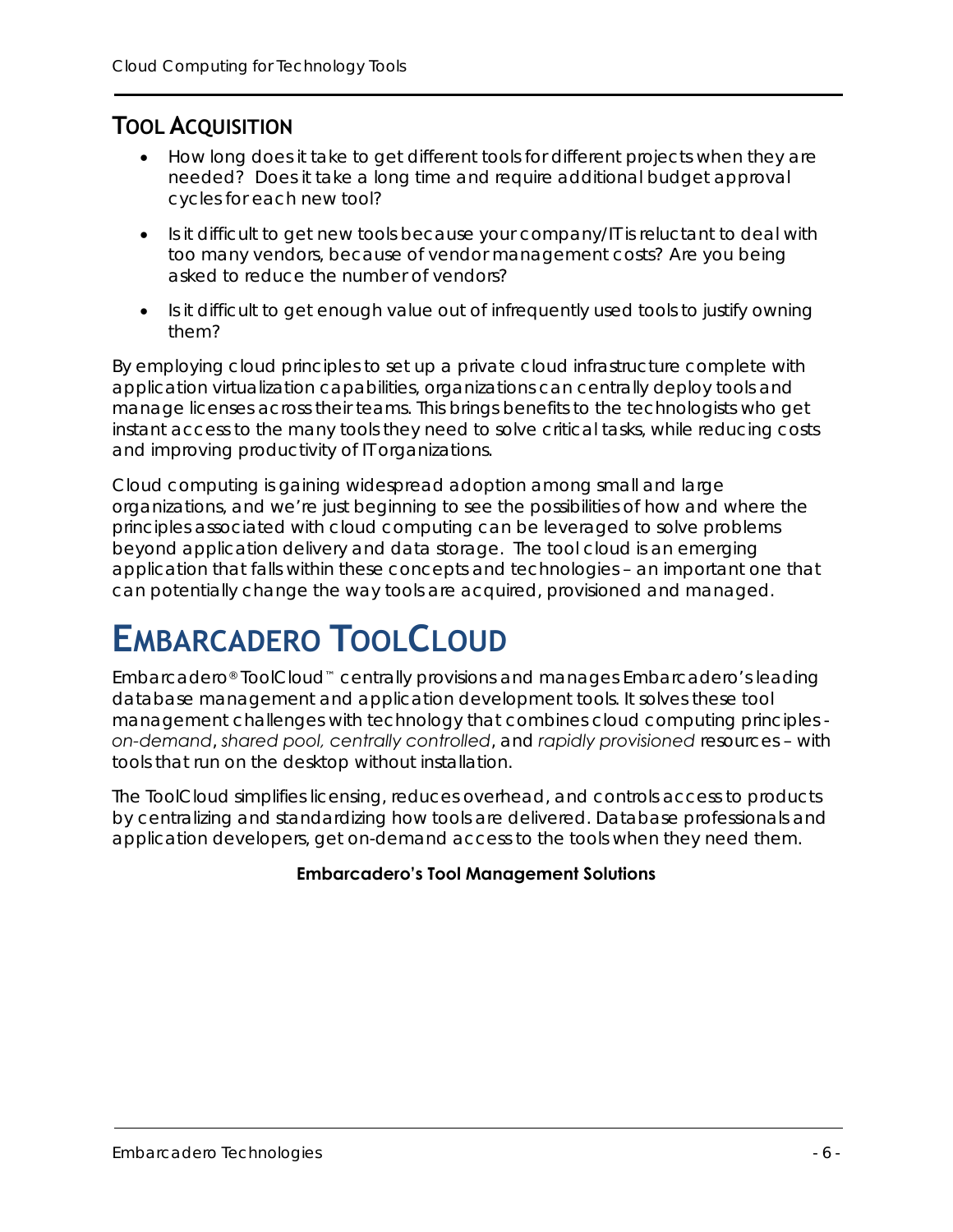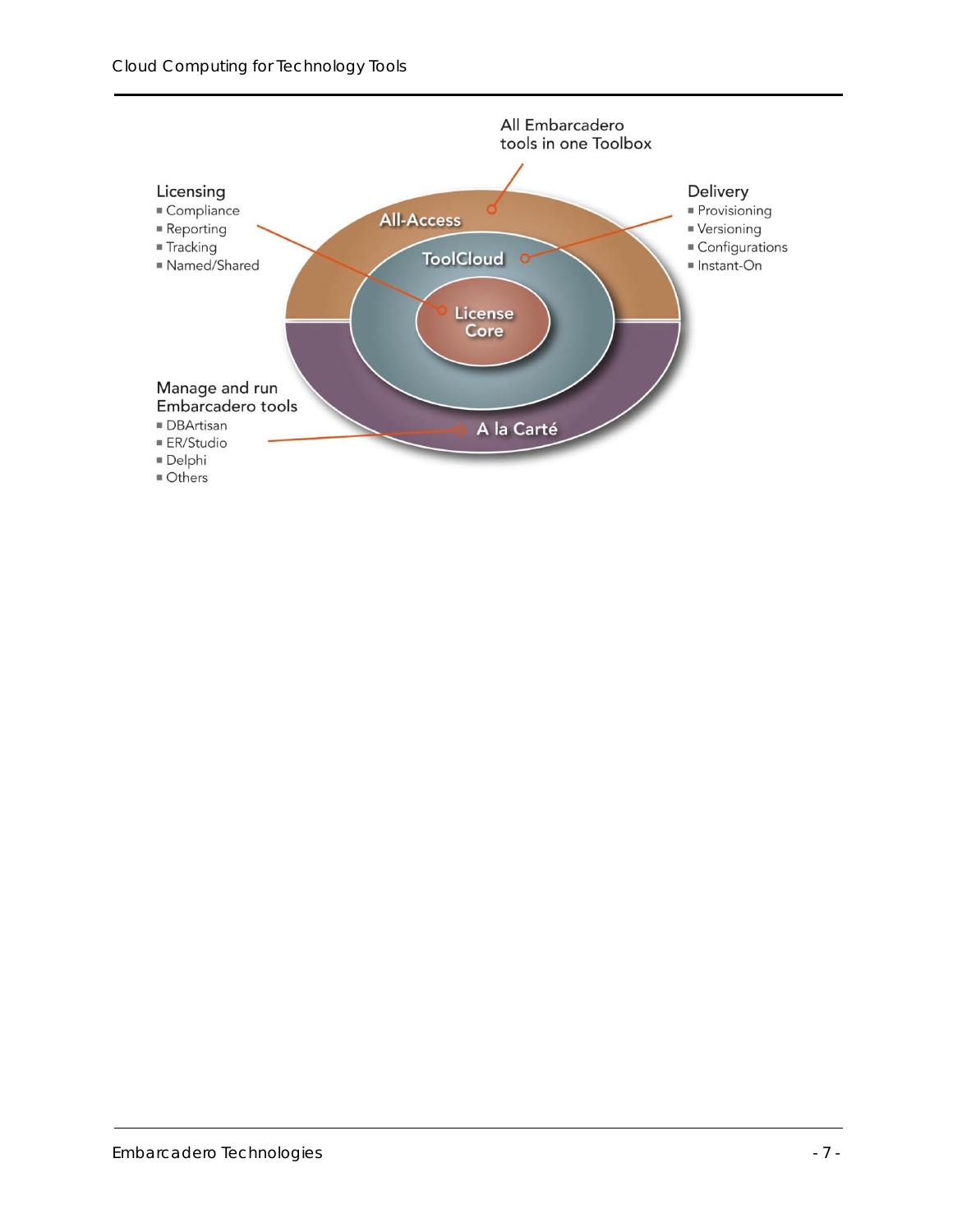#### **CENTRALIZED LICENSE MANAGEMENT**

At the core, the ToolCloud provides license management. Embarcadero has been building this capability into our products for nearly a decade. It provides a single location inside your firewall to handle all your license inventory with reporting and usage tracking. Centralized License Management gives teams the ability to:

- Standardize and simplify. Reduce license complexity with one vendor and one place to administer all tool licenses.
- Control access for compliance, security, cost management.
- Save hundreds of hours tracking tool licenses.
- Optimize license configurations and purchases to and save thousands by avoiding "over-buying".

#### **ON-DEMAND SOFTWARE DELIVERY WITH INSTANTON**

Embarcadero tools managed by the ToolCloud can be installed on a user's desktop or they can be delivered and run with InstantOn, Embarcadero's *application virtualization* technology. This enables tools to be packaged into a single file that runs without installation. The tool runs on the desktop, locally and 'full power' but does not change system areas of the OS or registry. With on-demand tool delivery, teams can:

- Quickly access and install tools to adapt more rapidly to changing projects, business demands.
- Run multiple versions side by side, and adapt toolsets by project and platform to respond faster to changing business demands.
- Save hundreds of dollars and hours by avoiding costly installs and uninstalls of multiple product versions.
- Empower users to access the tools they need from anywhere on the network & locked-down desktops.
- Save hundreds of hours by not having to keep desktops up-to-date with the proper tool configurations.

To learn more about Embarcadero products and the ToolCloud, visit [www.embarcadero.com/solutions/tools-management.](http://www.embarcadero.com/solutions/tools-management)